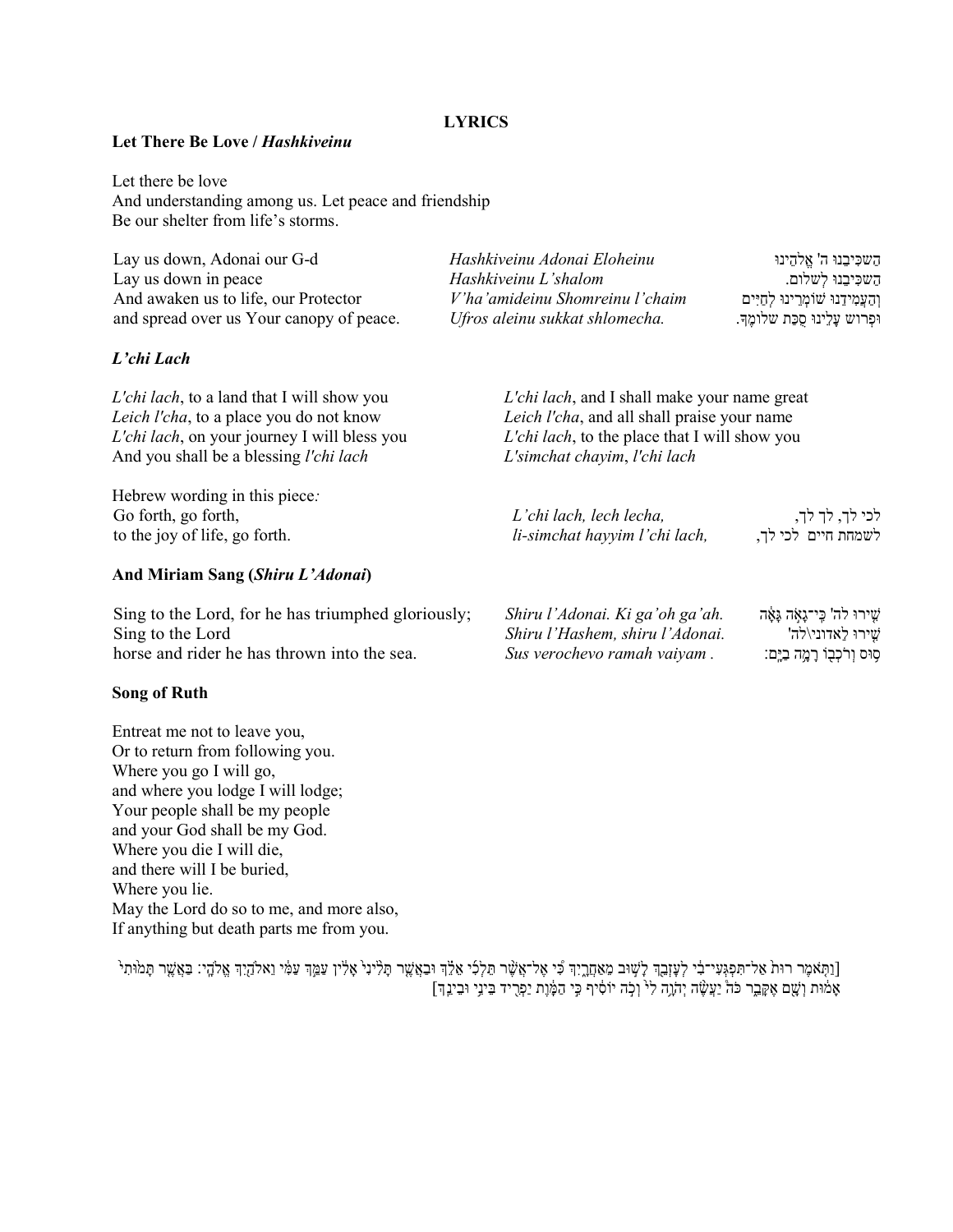## Baruch She'asani Isha (Bless Him Who Made Me a Woman)

| Bless Him who made me woman -<br>that I am humus and human,<br>and a tender rib; | Baruch she'asani isha<br>She'ani adamah v'adam<br>v'tzela rakah; | בָרוּךְ שֶׁעֲשַׂנִי אָשָׁה—<br>שָׁאֲנִי אֲדָמָה וְאָדָם,<br>וְצֵלָעׁ רַכָּה; |
|----------------------------------------------------------------------------------|------------------------------------------------------------------|------------------------------------------------------------------------------|
| Bless You who made me                                                            | Baruch she'asitani                                               | ּבָרוּךְ שֶׁעֲשִׂיתַנִי                                                      |
| rounds and rounds                                                                | Igulim igulim                                                    | עגוּלים עגוּלים                                                              |
| like the wheels of the constellations                                            | K'galgalei mazalot                                               | כְּגַלְגַּלֵי מַזָּלוֹת                                                      |
| and spheres of fruit                                                             | U'che'igulei peirot,                                             | וּעָגּוּלֵי פֵרוֹת–                                                          |
| who gave me living flesh                                                         | Shenatata li basar chai                                          | שָׁנָּתַתָּ לִי בָּשָׂר חַי                                                  |
| that blossoms,                                                                   | pore'ach,                                                        | פּוֹרֵהָ,                                                                    |
| And made me like a plant of the field that                                       | Ve'asitani ketzemach hasadeh                                     | וַעֲשִׂיתַנִי כְּצָמַח הַשָּׂדֶה–                                            |
| bears fruit;                                                                     | Noseh pri;                                                       | נוׄשֵׂא פִּרִי;                                                              |
| so your wisps of cloud,                                                          | She'kir'ei ananechah,                                            | אָקּרְעֵי עֲנָנֶיךָ,                                                         |
| slide like silk                                                                  | Machalikim k'meshi                                               | מַחֲלִיקים כְּמֶשִׁי                                                         |
| over my face and thighs;                                                         | Al panai vi'yrechai;                                             | עַל פָּנֵי וִירֵכֵי;                                                         |
| And I am grown (big)                                                             | V'ani g'dolah                                                    | ואֲנִי גְּדוֹלָה                                                             |
| and ask to be a girl,                                                            | Um'vakeshet l'hiyot yaldah,                                      | וּמְבַקֶּשֶׁת לְהָיוֹת יַלְדָּה,                                             |
| weeping from sorrow,                                                             | Bochiya mitza'ar,                                                | בּוֹכִיָּה מִצַּעַר,                                                         |
| and laughing, and singing with a voice,                                          | V'tzocheket, v'sharah b'kol                                      | וְצוֹחֶקֶת, וְשָׁרָה בְּקוֹל,                                                |
| thinner than thin                                                                | Dak min hadak                                                    | דק מן הדק                                                                    |
| like a tiny cricket                                                              | Ktzartzar za'ir                                                  | כִּצְרָצַר זָעִיר                                                            |
| in the sublime chorus                                                            | B' makhelat kruvechah                                            | בְּמַקְהֵלַת כְּרוּבֶיךָ                                                     |
| of your cherubs                                                                  | Hana'alah                                                        | הנּעֵלָה–                                                                    |
| smallest of the small.                                                           | K'tanah shebik'tanot                                             | קטַנָּה שֶׁבִּקְטַנּוֹת–                                                     |
| I play                                                                           | Ani m'sacheket                                                   | אֲנִי מְשַׂחֶקֶת                                                             |
| at your feet                                                                     | L'raglecha                                                       | לְרַגְלֶידִּ–                                                                |
| my Creator!                                                                      | Bor'i                                                            | בּוֹרְאִי !                                                                  |
|                                                                                  |                                                                  |                                                                              |

# Everybody Says Don't

Everybody Says Don't, Everybody Says Don't, Everybody Says Don't, It Isn't Right Don't! It Isn't Nice!

Everybody Says Don't, Everybody Says Don't, Everybody Says Don't Walk on The Grass, Don't Disturb the Peace, Don't Skate on The Ice.

Well I Say Do! I Say Walk on The Grass It Was Meant to Feel! I Say Sail! Tilt at The Windmill and If You Fail You Fail!

Everybody Says Don't, Everybody Says Don't, Everybody Says Don't Get Out of Line. When They Say That Then, Ladies That's A Sign. Nine Times Out of Ten, Ladies You are Doing Just Fine!

Make Just A Ripple. Come on Be Brave. This Time A Ripple, Next Time A Wave!

Sometimes You Have to Start Small, Climbing the Tiniest Wall.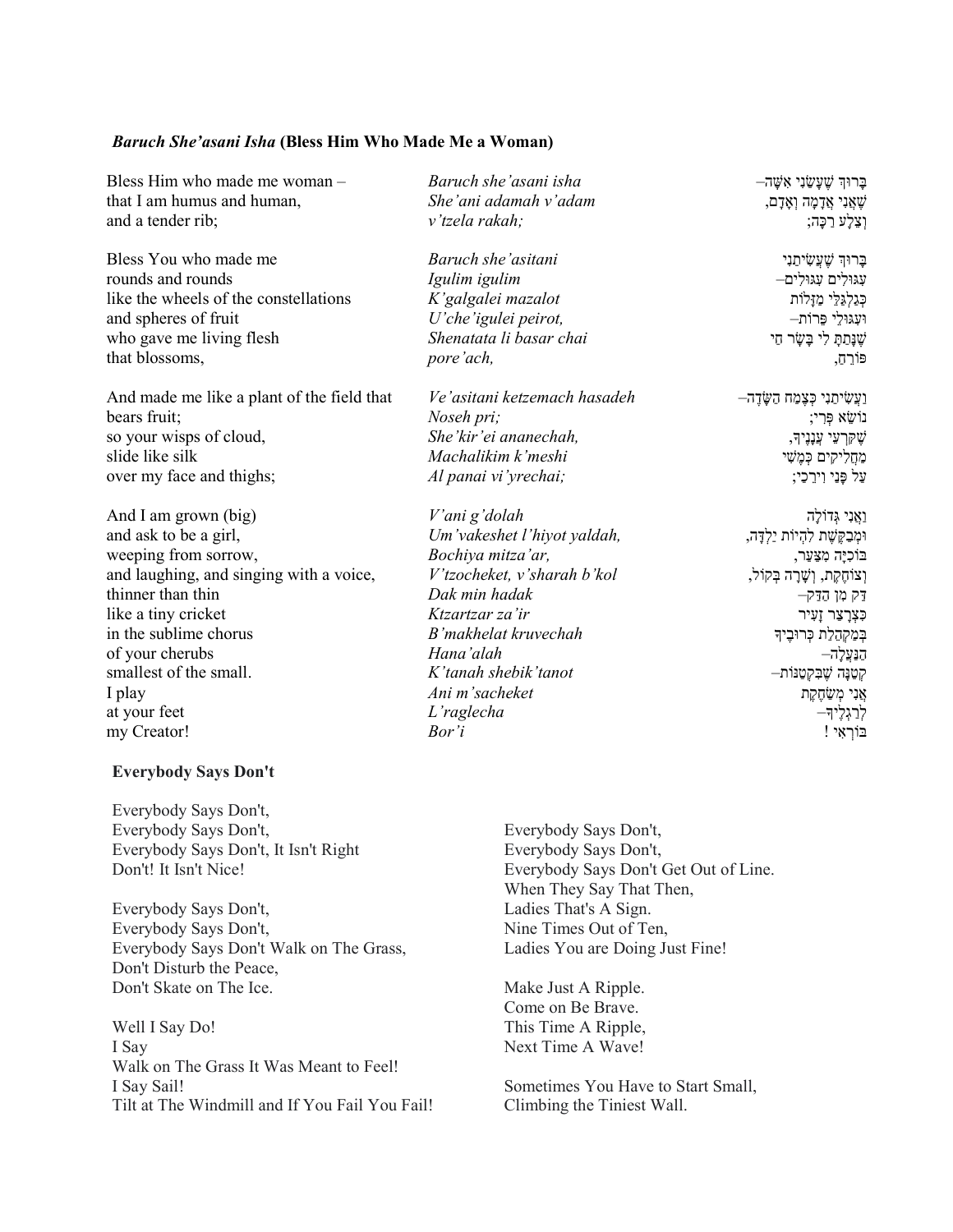Maybe You're Going to Fall, But It's Better Than Not Starting At All! Everybody Says No, Everybody Says Stop, Everybody Says Mustn't Rock the Boat! Mustn't Touch A Thing!

Everybody Says Don't, Everybody Says Wait, Everybody Says Can't Fight City hall, Can't Upset the Cart, Can't Laugh At The King.

Well I Say Try! I Say

## No One is Alone

Mother cannot guide you Now you're on your own Only me beside you Still, you're not alone No one is alone, truly No one is alone

Sometimes people leave you Halfway through the wood Others may deceive you. You decide what's good You decide alone But no one is alone

Mother isn't here now Wrong things, right things Who knows what she'd say? Who can say what's true? Nothing's quite so clear now Do things, fight things Feel you've lost your way? But-- You decide, but You are not alone Believe me, No one is alone No one is alone Believe me Truly

You move just a finger Say the slightest word Something's bound to linger Laugh at The Kings or they'll Make You Cry! Lose Your Poise! Fall If You Have To, But Ladies, Make a Noise!

Everybody Says Don't, Everybody Says Can't, Everybody Says Wait Around for Miracles That's the Way the World Is Made! I Insist on Miracles If You Do Them, Miracles! Nothing to Them! I Say Don't, Don't Be Afraid!

Be heard No one acts alone Careful No one is alone

People make mistakes Fathers **Mothers** People make mistakes Holding to their own Thinking they're alone

Honor their mistakes Fight for their mistakes Everybody makes One another's terrible mistakes

Witches can be right Giants can be good You decide what's right You decide what's good Just remember Just remember Someone is on your side Our side Our side Someone else is not. While we're seeing our side Our side Our side Maybe we forgot They are not alone No one is alone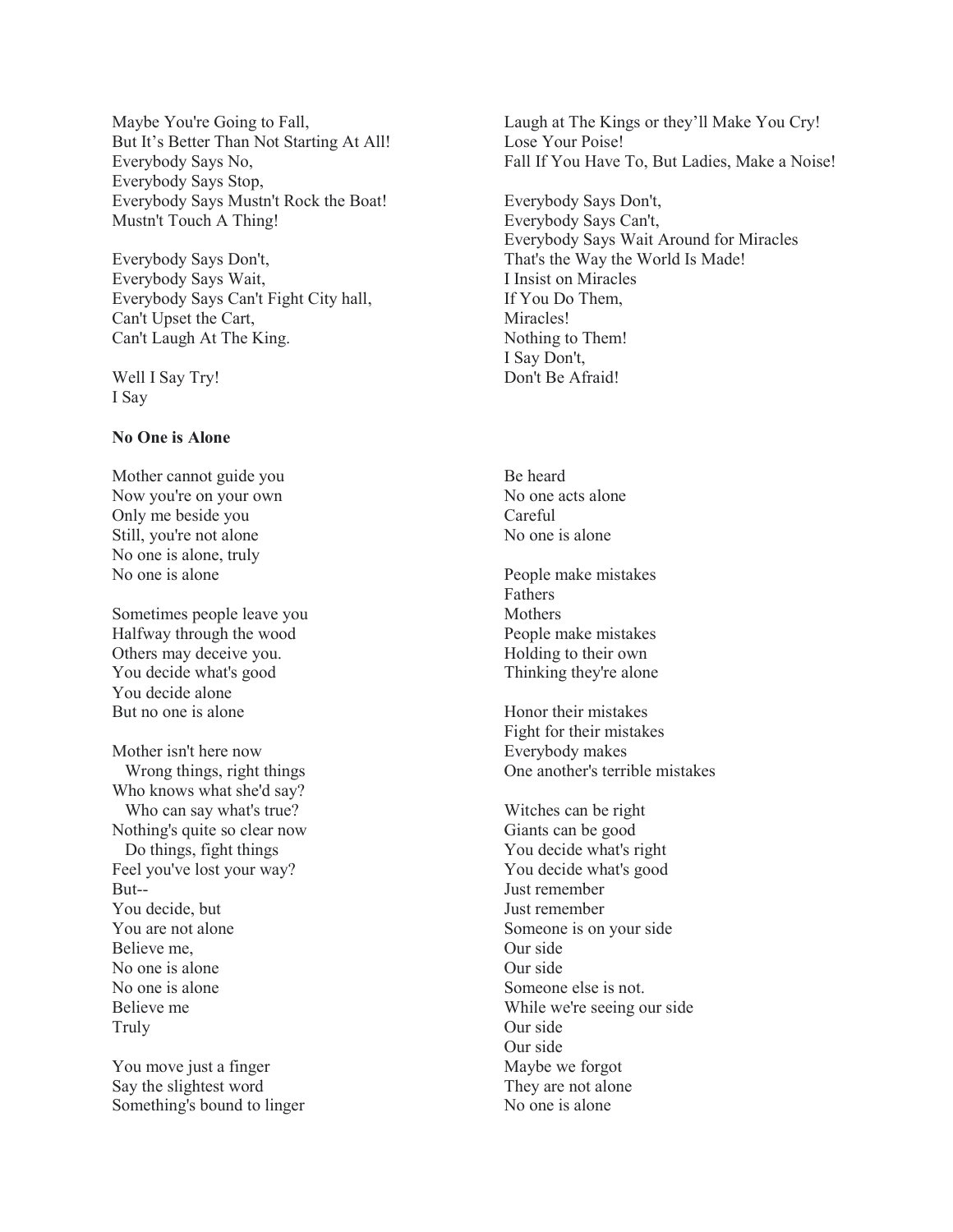Hard to see the light now Just don't let it go Things will come out right now

#### Being Alive

Someone to hold you too close Someone to hurt you too deep Someone to sit in your chair And ruin your sleep

Someone to need you too much Someone to know you too well Someone to pull you up short To put you through hell

Someone you have to let in Someone whose feelings you spare Someone who, like it or not Will want you to share A little a lot

Someone to crowd you with love Someone to force you to care Someone to make you come through Who'll always be there As frightened as you Of being alive Being alive Being alive Being alive

Somebody hold me too close Somebody hurt me too deep Somebody sit in my chair And ruin my sleep

## Y'varech'cha

May the Lord bless you and guard you, May the Lord cause the light of His face to shine upon you, and be gracious unto you, May the Lord lift up His face to you, and grant you peace. May God give you the blessings of Ephraim and Menasheh, May God give you the blessings of Sarah, Rebecca, Rachel, and Leah

We can make it so Someone is on your side No one is alone

And make me aware Of being alive Being alive

Somebody need me too much Somebody know me too well Somebody pull me up short And put me through hell And give me support For being alive

Make me alive Make me alive Make me confused Mock me with praise Let me be used Vary my days But alone Is alone Not alive

Somebody crowd me with love Somebody force me to care Somebody make come through I'll always be there As frightened as you To help us survive Being alive Being alive Being alive

Y'varech'cha Adonai v'yishm'recha, Ya-eir Adonai panav eilecha vichuneka, Yisa Adonai panav eilecha v'yaseim l'cha shalom.

Y'sim'cha Elohim k'Efrayim v'chi M'nashe, Y'simeich Elohim k'Sara, Rivka, Rachel, v'Le'ah.

יִבָרֶכְךָ יְיָ וְיִשְׁמְ<u>ר</u>ֶךְ ָיָאֵר יְיָ פָּנָיו אֵלֶיךָ וִיחֻגֶּךָ יִשָּׂא יְיָ פָּנָיו אֵלֶיךָ, וְיָשֵׂם לְךָּ שָׁלוֹם

יְשִׂמְדָּ אֱלֹהִים כְּאֶפְרַיִם וְכִמְנַשֶּׁה יִשָׂמֶךְ אֱלֹהִים כִּשַׂרָה, ּרִבְקֵה, רַחֶל, ולאָה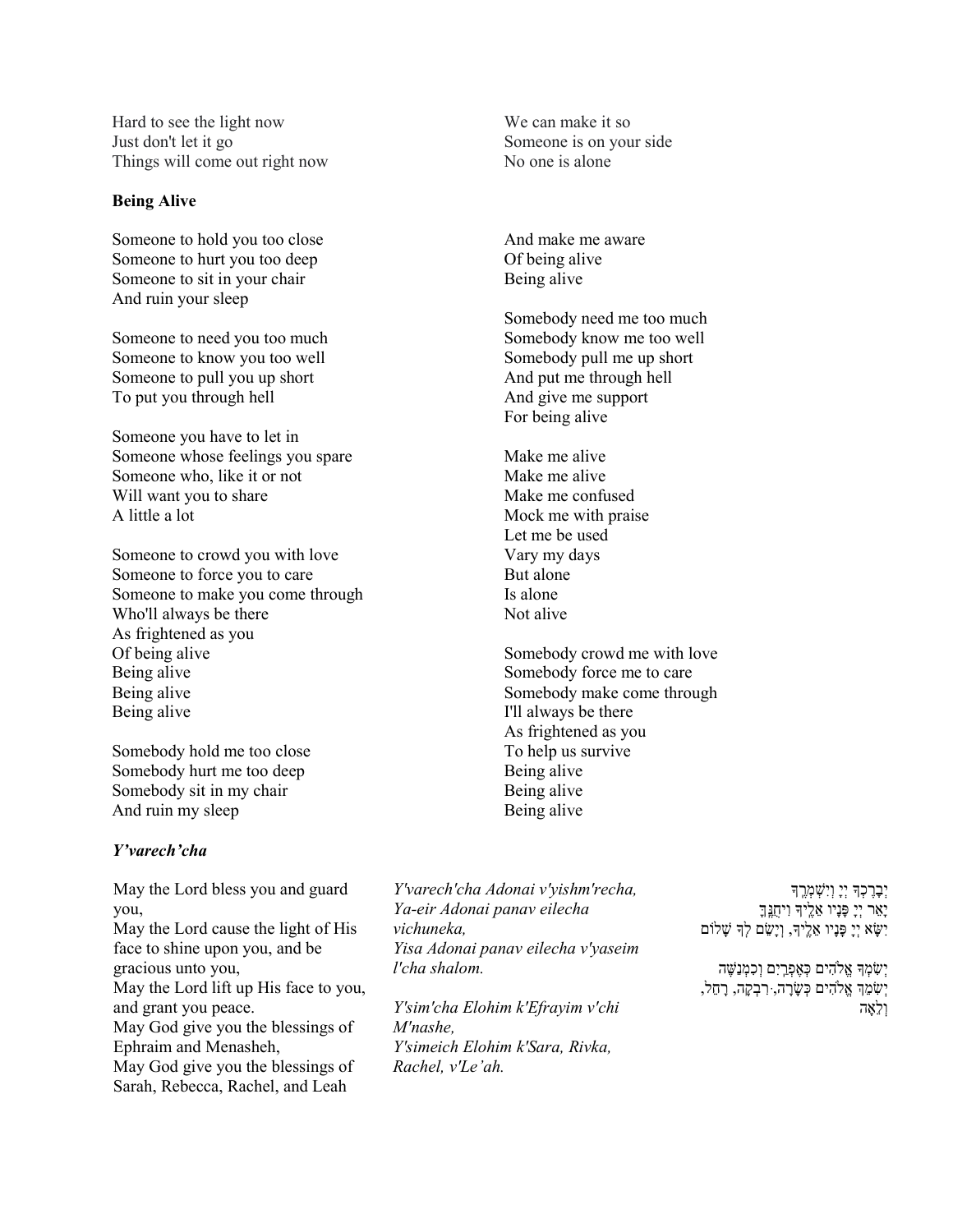#### Heal us Now

R'fa'enu Adonai v'neirafei Hoshi'einu v'nivashei'ah El karov l'chol kor'av Ach karov li'rei'av yish'o

We pray for healing of the body. We pray for healing of the soul. For strength of flesh and mind and spirit. We pray to once again be whole.

El na r'fa na O Please, heal us now Refu'at ha-nefesh u-refu'at ha-guf Refu'ah shleimah El na…

Hoshia et amekha U-varekh et nahalekha U-r'em v'nas'eim ad ha'olam Mi sheberakh avotenu Mi sheberakh imotenu Ana A-do-nai hoshi'a na.

We pray for healing of our people. We pray for healing of the land. And peace for every race and nation, Every child, every woman, every man!  $El$  na $\Box$ Heal us now…

#### There Must Be Another Way

There must be another Must be another way Einaich, achot Kol ma shelibi mevakesh omrot Avarnu ad ko Derech aruka, derech ko kasha yad beyad Vehadma'ot zolgot, zormot lashav Ke'ev lelo shem Anachnu mechakot Rak layom sheyavo achrei

Heal us O God, and we will be healed. Save us and we shall be saved God is near to all who seek Him. Surely, His Help is near for those who revere Him.

Please God, grant healing Healing of soul, healing of the body, Complete healing. Please, God… Please Heal Us Now…

Save your people, And bless your heritage Care for them and exalt them forever. [You] Who blessed our fathers Who blessed our mothers O Please save us, God

רפאנו ה' ונרפא הושיעינו ונוושעה אל קרוב לכל־קוראיו אך קרוב ליראיו ישעו

אל נא רפא נא רפואת הנפש ורפואת הגוף רפואה שלמה

> הושיעה את עמך וברך את נחלתך ורעם ונשאם עד העולם מי שברך אבותינו מי שברך אמותינו אנא ה' הושיעה נא

Oh sister, your eyes tell me all my heart really seeks So far, we've gone a long way So difficult a way, Hand in hand. And the tears flow, stream in vain A pain without a name We're waiting Only for a day to come after…

עינייך, אחות כל מה שלבי מבקש אומרות עברנו עד כה דרך ארוכה, דרך כה קשה, יד ביד והדמעות זולגות, זומרות לשווא כאב ללא שם אנחנו מחכות רק ליום שיבוא אחרי